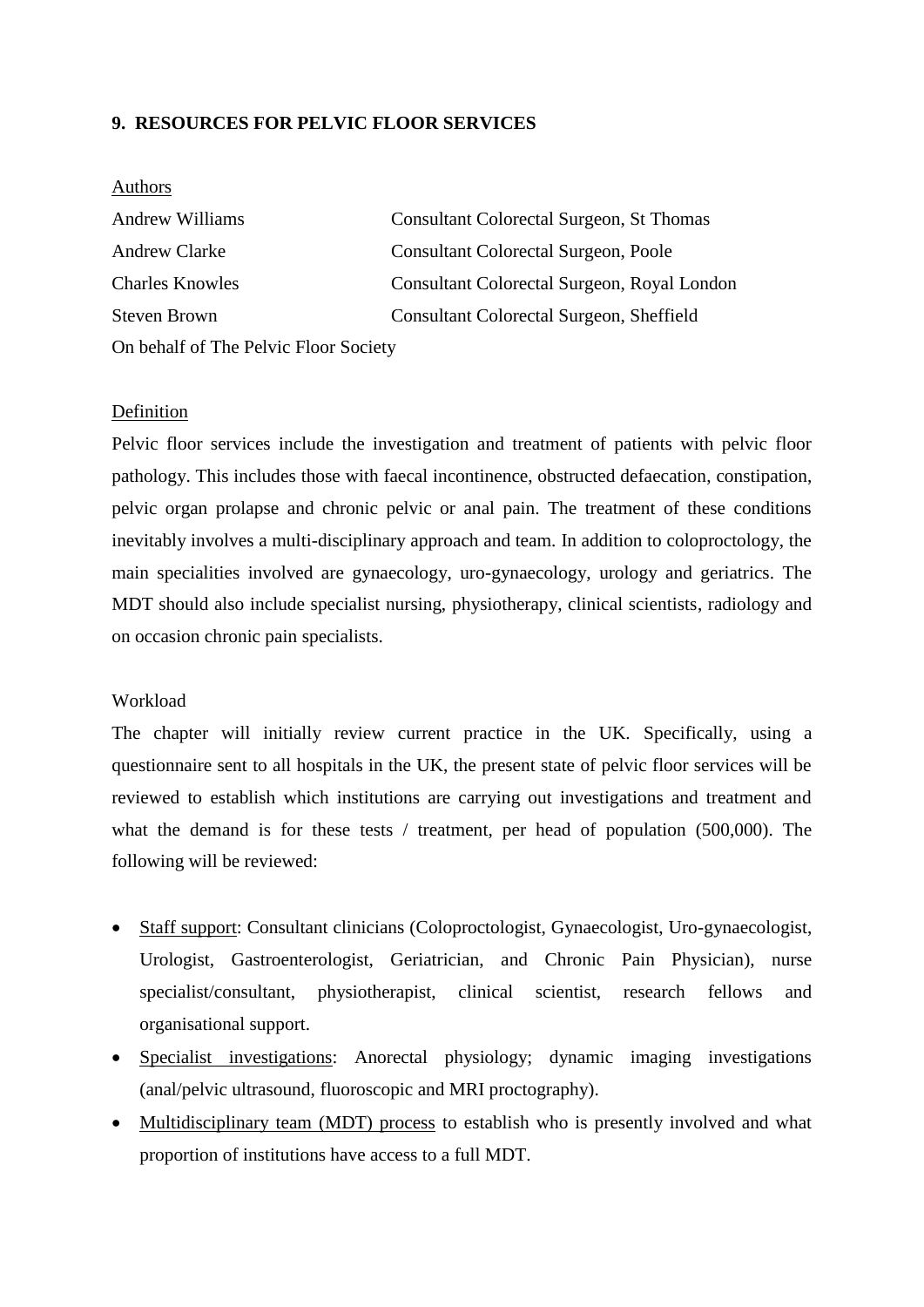- Available treatments: To establish the availability of advanced bowel management and biofeedback in the UK. This will also assess the likely demand for this service and the distribution of expertise across the Nation to assess healthcare service imbalance. Treatment review will also include adjunctive ambulatory procedures e.g. percutaneous tibial nerve stimulation (PTNS) and ascertain which operative procedures are available in which institutions.
- Uptake to R&D: we will record the spread of National involvement in National / Local research and the uptake of entering patients in clinical trials / databases.

Having established the demand for pelvic floor services, by reviewing how this demand is met, we will be able to guide the likely need per head of population. We will also advise on the design and construction of the MDT. It is anticipated that the demand for pelvic floor services will increase over the next ten years and this will be taken into account in the guidelines. There are some guidelines on the management of the more common pelvic floor problems and these will be detailed below.

## Best Practice for Pelvic Floor Services

The management of pelvic floor pathology is a relatively new discipline with evolving working practice between surgical and none-surgical specialties. The traditional compartmentalised and fragmented approach to treatment fails to address the cross-specialty nature of the disorder and frequently fails to resolve the problem. In addition the repertoire and complexity of surgical procedures available for pelvic floor disease (PFD) has increased dramatically over the last decade. Defining treatment pathways, exhausting conservative therapy before moving to surgical treatment demands careful multi-group (MDT) appraisal. Summarising best practice is not straightforward and published evidence for it is as such lacking.

#### *Prevalence and impact*

It is estimated that faecal incontinence (FI) affects 10% of the female adult population with some studies suggesting it may be even higher, up to 15% of the population over 18 years old (l). In 2005 Bharucha and colleagues (2) undertook a postal questionnaire to a random sample of 5,300 women of all ages (including nursing homes), with a response rate of 53%. They found an overall prevalence of around 12%. The incidence increases with age with 7%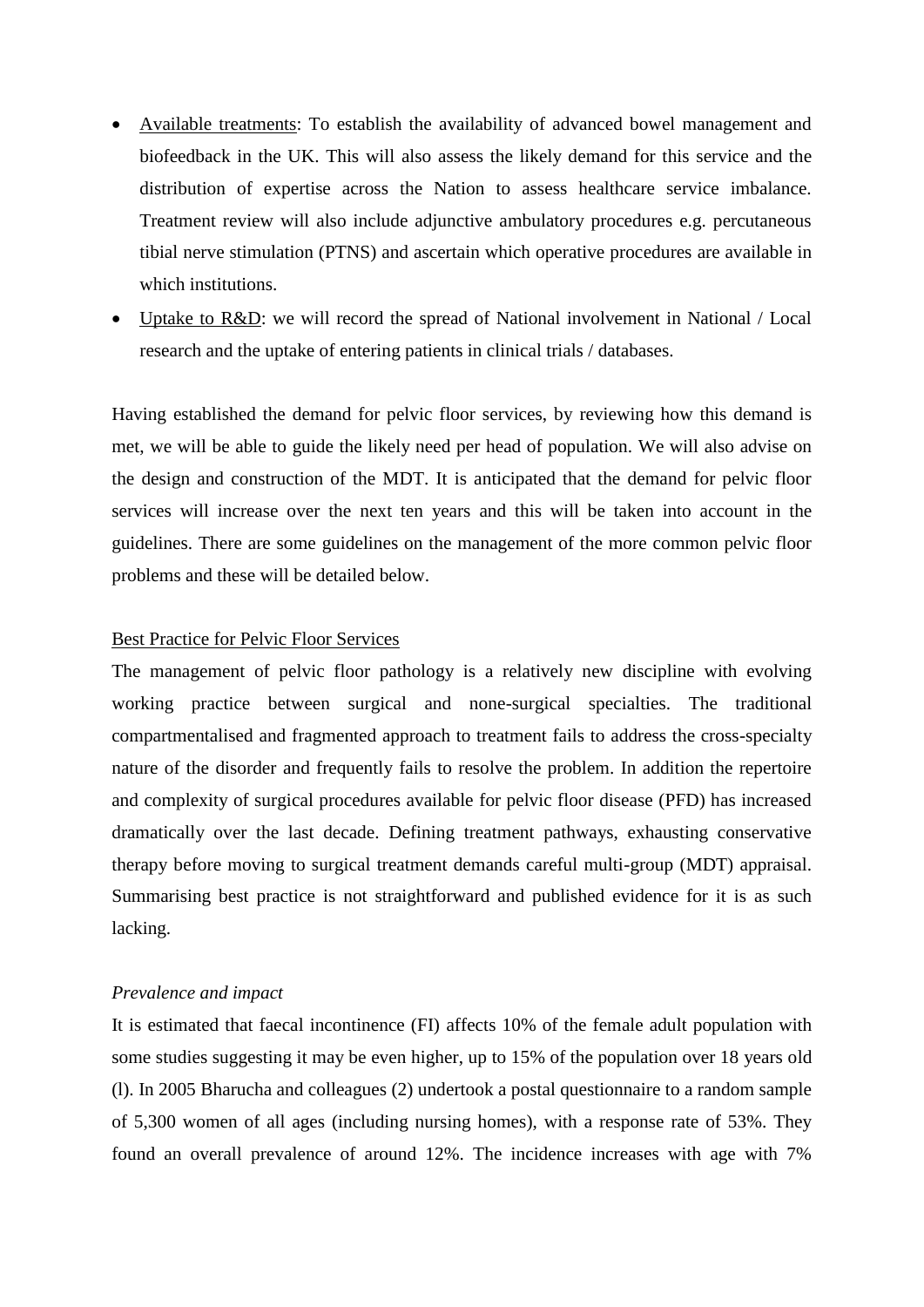suffering from it in 20-29 age group compared with 22% in the 50-59 year old group. In nursing homes this rises to around 50% (3). Its effects can be devastating with a clear association with anxiety, depression and poor quality of life (QOL) (4,5). Bharucha (2) found that nearly a quarter of all those with FI had a moderate to severe impact on one or more domain of QOL. In those who gauged their FI to be significant 82% reported a moderate to severe impact on QOL. Aside from the high prevalence of FI the future demand for pelvic floor services is likely to increase further driven by public expectation, technological advances, an aging population and increasing prevalence of predisposing factors such as diabetes and obesity. Best estimates indicate a rise in healthcare demand by over 50% in the next 30 years (6).

Constipation affects nearly everyone at some stage in their life to some extent. However, some people suffer chronic symptoms that seriously impair their quality of life and which require medical intervention. They have a longer duration of symptoms (more than 6 months) and will have failed to respond to basic measures e.g. exercise, increased fluid intake, simple diet changes and laxatives. This problem affects 1 in 10 people, especially women, with about 1 in 50 people seeking specialist hospital management. Patient dissatisfaction is high, nearly 80% feel that laxative therapy is unsatisfactory and the effect of symptoms on QOL is significant. Chronic constipation consumes significant healthcare resources; it is estimated that in the UK 10 per cent of district nursing time is spent on constipation and the annual spend on laxatives exceeds £100m.

Chronic constipation can be remarkably difficult to treat effectively, even in specialist units, resulting in a significant and sometimes severe impact on quality of life. Current approaches include laxatives, newer drugs, nurse-led bowel retraining programmes, bowel (anal) irrigation, and a variety of surgical operations that have variable, and sometimes very poor, results.

#### *Current UK guidelines*

In 2014 the National Institute of Clinical Excellence updated its guidance on FI (7). In developing its summary and recommendations it employed the advice of expert surgeons, a gastroenterologist, incontinence nurses, women's health physiotherapists, midwives, continence advisors and the lay public. It considered the highest available level of evidence base available in the literature and excluded reports from pre 1990. Cost effectiveness was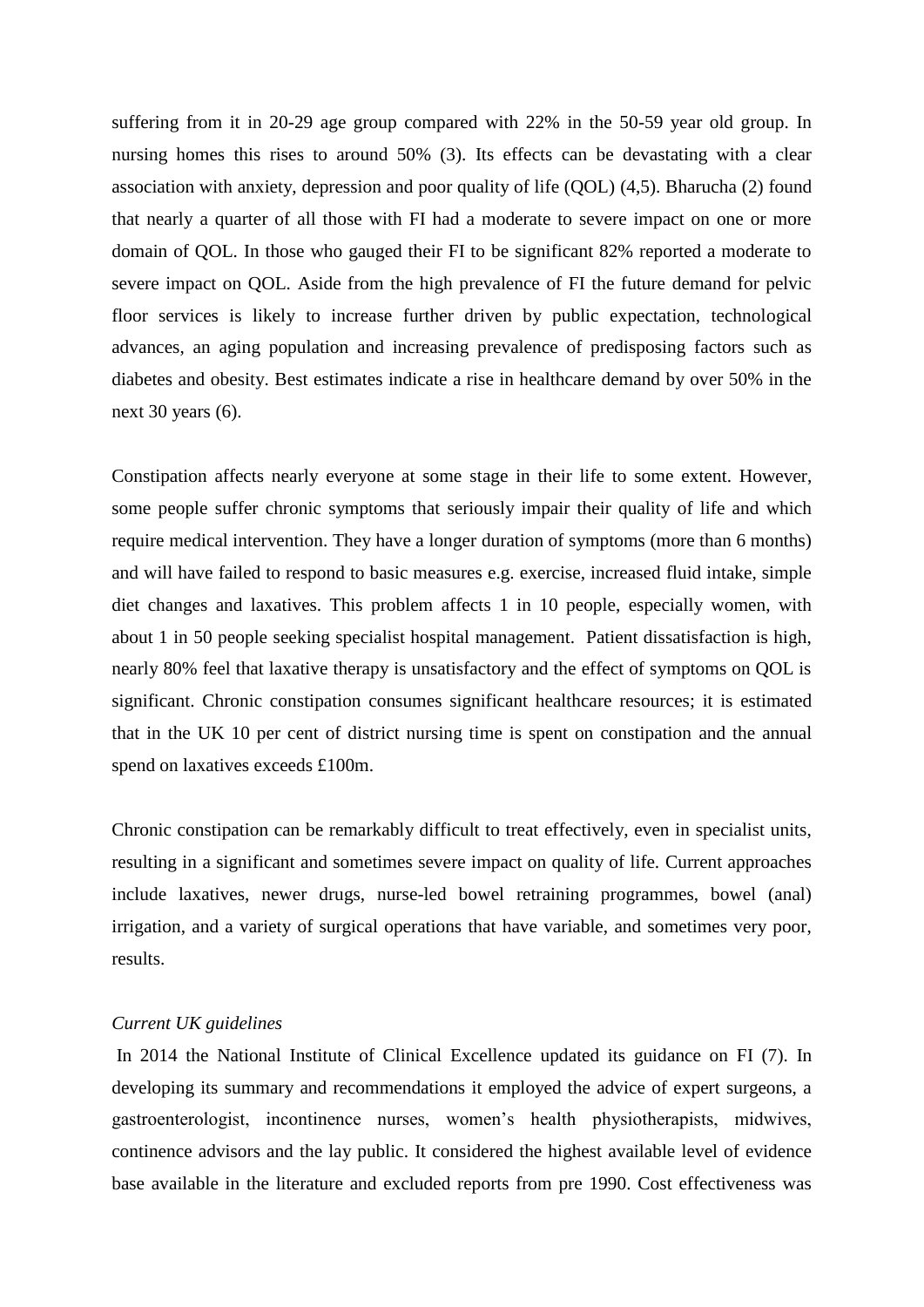considered in generating its recommendations. As such the report provides us with the best evidence we have for best practice of pelvic floor disorders. The summary of its conclusions for best practice were that patients suffering with FI were:

- That the condition only be managed by those with the appropriate and relevant skills;
- At risk groups such as the elderly, multiparous females, those with pelvic floor prolapse, and those with cognitive impairment should be identified and appropriately managed according to their needs;
- Clinical assessment through history and examination was required and that exclusion of luminal bowel disease was paramount;
- Conservative management strategies were safe and cost effective and should be employed as first line therapy in most cases. This includes optimising stool type, advice on toilet positioning, involving support groups and developing patient cantered coping strategies for the patient's particular needs. If these measures fail then introducing medication, the use of plugs, rectal irrigation, bio-feedback and electro-stimulation should be considered;
- Specialist assessment through ano-rectal physiology, ultra-sound and proctography may be required if the above measures fail to achieve improvement;
- Only surgeons with the appropriate experience and expertise should be involved in the surgery for this condition. These must have open discussion as to the risk and likely outcome from such intervention;
- Surgery that might be considered includes anal sphincter repair and sacral neuromodulation with both considered cost-effective in the appropriately selected cases.

NICE guidelines in constipation are limited to constipation in children and technology appraisals of the prokinetic agents Prucalopride, Lubiproston and Linaclotide as well as STARR (Stapled Trans Anal Rectal Resection); there has been no technology appraisal of Laparoscopic Ventral Rectopexy.

## *Current Service delivery*

There is consensus that primary care resources are underutilized and access to specialist care is variable, often inappropriate and that there are unacceptable delays. In 2010 Davis et al (6) published results of a scoping study exploring current service provision. Responses from nearly 250 expert clinicians involved in frontline services across the 10 strategic health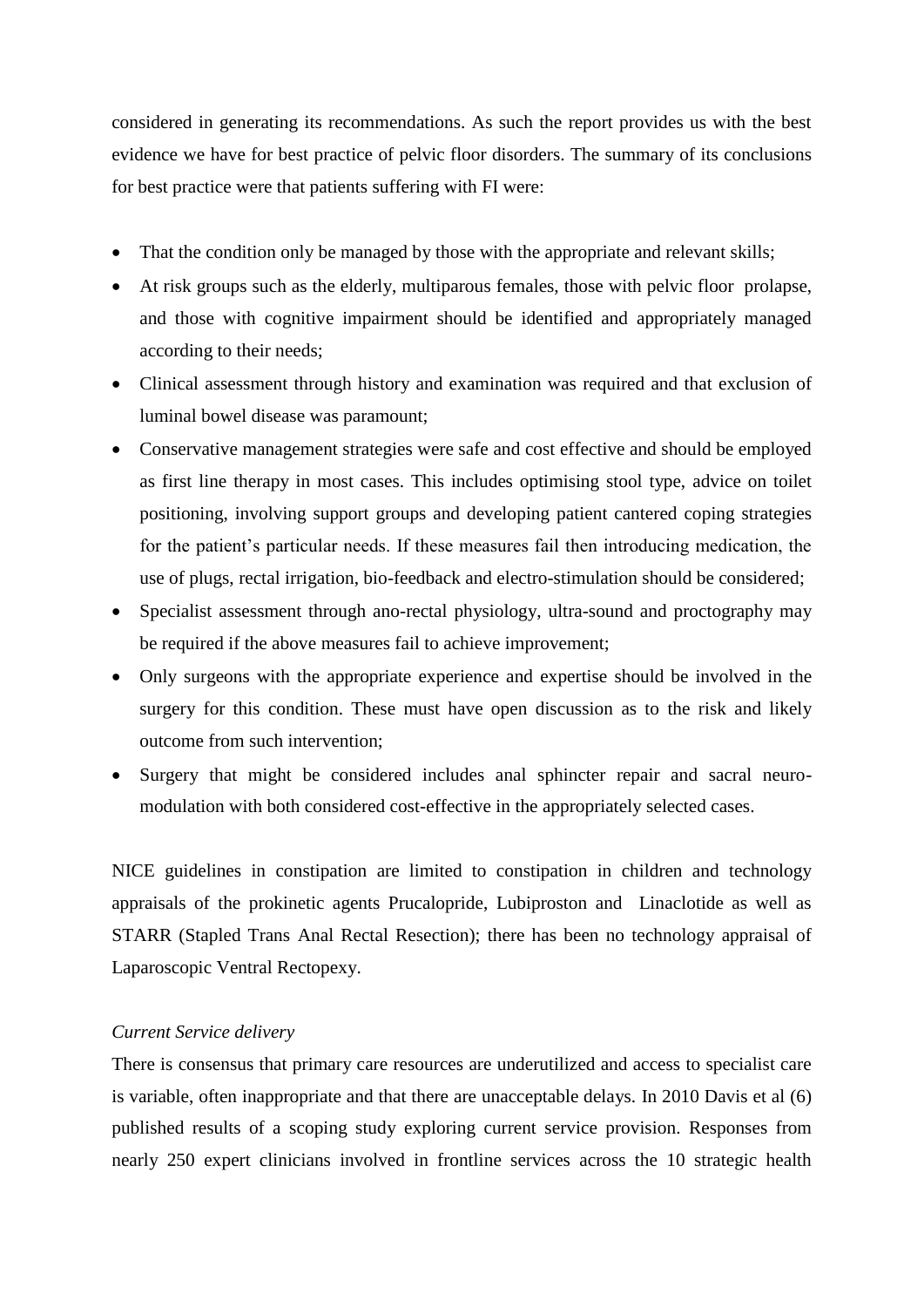authorities in England were collected. They represented members from the International Continence Society (ICS), the Association of Coloproctology of Great Britain and Ireland (ACPGBI), the Royal College of Nursing (RCN), continence and stoma advisors, pelvic floor physiotherapists and general practitioners although representation from the latter was comparatively sparse. Literature evidence from 36 studies sourced from a total of over 2000 published papers that focused specifically on service provision was included. The authors concluded that initial treatment strategies in the UK were broadly similar following a pathway of treatment escalation as outlined in the 2007 NICE guidance (7). Most primary care clinicians referred patients with pelvic floor disorders either to a hospital consultant, physiotherapist or continence advisor. Very few arranged second appointments or attempted to advise on the condition themselves. There were four main models of healthcare delivery: the single practitioner, sub-specialist using MDT practice model, cross speciality and across boundary referral. The majority were in the first two groups and most used a triage system to help direct primary care referral. Nurses were in attendance in 40% and pelvic floor physiotherapists in 50% of clinics. Two thirds of the consultants ran a practice with infrequent and ad-hoc MDTs. Most surgery was conducted on a compartmental model with only one in three surgeons undertaking combined operations.

#### *Suggested areas for improvement*

Davis's Study indicated that a combination of external and internal organisational change is needed to change what is perceived as a fragmented, highly variable and poorly integrated approach to PF service in the UK. Models in other countries have demonstrated improved synchronised care and team working and are a useful guide to future development in the UK (8,9). It was specifically suggested that:

- Access and availability of specialist services be increased. There was concern that PFD was considered low priority and that there was lack coherent strategy. GPs needed a defined pathway of referral;
- Team working. Improving inter-professional referral and streamlining pathways within hospitals. Avoidance of multiple hospital reviews by different specialists leading to frequent duplication of investigation and treatments. That treatments should be more standardised, for example – nurse practitioner and physiotherapy advice frequently differed;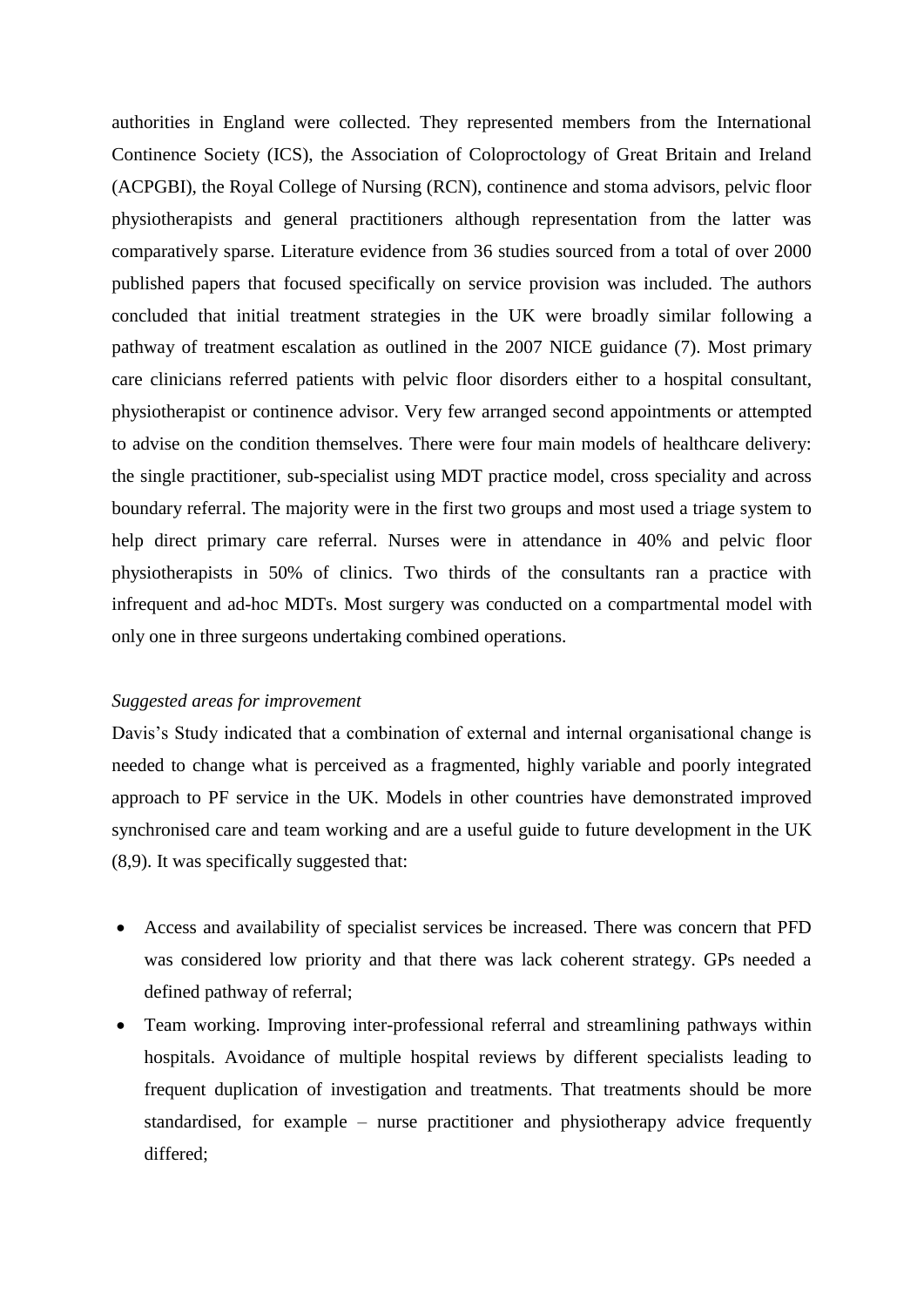- Funding and investment. There is too often insufficient time and lack of available resource hampering one-stop MDT services. This problem is compounded by target driven healthcare;
- Information and research. Patient information leaflets should be made more widely available. There should be standardised data collection and collaborative work between centres delivering this service.

## Pelvic Floor Census Results

During 2014 all hospitals in Great Britain and Ireland on the ACPGBI register were sent a questionnaire asking specific questions regarding local pelvic floor services. Unit responses were categorised as those units without in-house pelvic floor services, those with a regional service and those considered as providing a tertiary service.

Sixty-seven centres responded to the questionnaire survey (over 75 % of those hospitals where a consultant surgeon is a member of The Pelvic Floor Society). The main findings in the 67 respondents were:

#### *Infrastructure:*

- 104 Consultant Surgeons in 67 NHS hospitals identified themselves as providing a pelvic floor service.
- Twenty-six (39%) were tertiary referral centres for pelvic floor surgery, 32 (48%) performed some pelvic floor surgery and 9 (13%) did not perform any or very little. Of the tertiary referral centres 96% served a population of over 500,000. All other centres served a population of  $250,000 - 500,000$ .
- The median total number of colorectal surgeons per unit was 6 for the tertiary referral centres and 5 for both other groups. The mean proportion of colorectal surgeons with an interest in pelvic floor surgery was 30% in the tertiary referral centres and 38% in those centres performing some pelvic floor work.
- Of tertiary referral centres, half had at least one whole time equivalent consultant solely performing pelvic floor work (median whole time equivalent 0.88, range 0.25 to 2.5). Of those centres performing some pelvic floor work 41% had at least one whole time equivalent consultant (median  $0.75$ , range  $0.2 - 1.75$ ). The mean whole time equivalent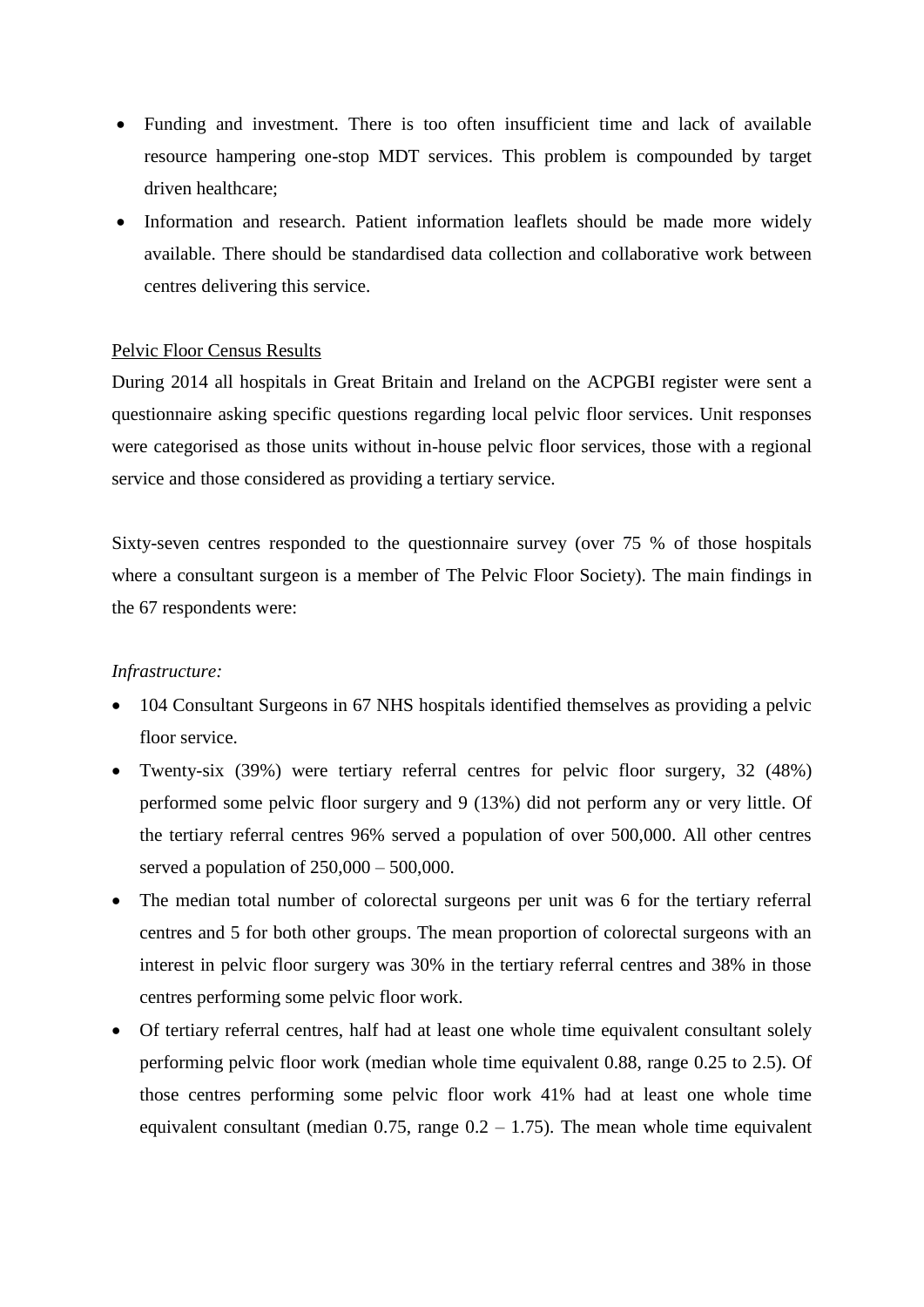for tertiary centres was 1.03 compared with 0.77 WTE for regional centres who do some pelvic floor work.

- 81% of tertiary referral centres and 56% of units performing some pelvic floor surgery ran specific pelvic floor clinics, which were held weekly in the tertiary referral centres (mean 1.3, median 1, range  $0.2 - 3.5$  times per week). 58% of other centres running pelvic floor clinics held them at least once a week (mean 0.84, median 1, range  $0.25 - 2$ ) times per week).
- 69% of tertiary referral centres and 38% of centres performing some pelvic floor surgery ran joint clinics with allied health professionals or consultants from other specialities. All joint clinics were attended by a colorectal surgeon. The proportion of joint clinics attended by different specialists is outlined below.

| Proportion of joint clinics attended | Tertiary | referral | Centres | performing           | some |
|--------------------------------------|----------|----------|---------|----------------------|------|
|                                      | centres  |          |         | pelvic floor surgery |      |
| Colorectal Surgeon                   | 100%     |          | 100%    |                      |      |
| Gynaecologist                        | 75%      |          | 58%     |                      |      |
| Urologist                            | 31%      |          | 25%     |                      |      |
| Physiotherapist                      | 38%      |          | 75%     |                      |      |
| Nurse Specialist                     | 81%      |          | 50%     |                      |      |

Table 9.1 Attenders for joint clinics

- 38 of the 67 hospitals said that they hold regular Pelvic Floor Multidisciplinary Meetings (MDM). Only 80% of tertiary referral centres, but 59% of centres performing some pelvic floor work, held an MDM. 33% of tertiary referral centres and 32% of other units holding an MDM did so in conjunction with another unit and 4% of those from tertiary referral centres and 16% of those from other units attended an MDM elsewhere.
- The proportion of MDMs attended by a gynaecologist, urologist, radiologist, clinical scientist, nurse specialist, gastroenterologist or administrative staff is outlined below. The majority of centres from both groups attended an MDM once monthly (61% of tertiary centres and 47% of centres performing some work). The mean number of cases discussed in each MDM in the tertiary referral centres was 9 and 9.3 for those other centres.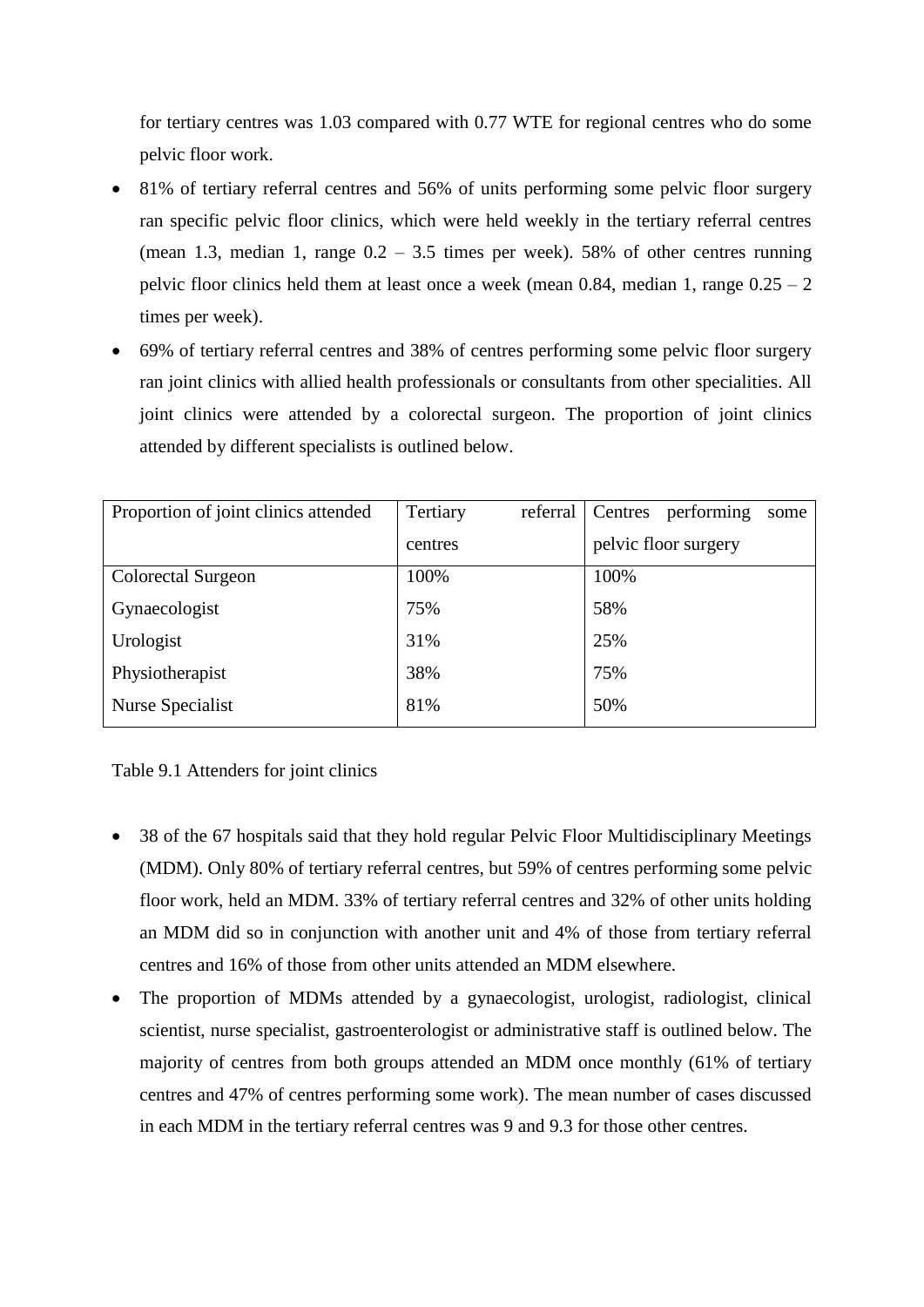| Proportion of MDMs attended by a: | Tertiary | referral | Centres | performing           | some |
|-----------------------------------|----------|----------|---------|----------------------|------|
|                                   | centres  |          |         | pelvic floor surgery |      |
| Colorectal Surgeon                | 100%     |          | 100%    |                      |      |
| Gynaecologist                     | 86%      |          | 95%     |                      |      |
| Urologist                         | 60%      |          | 6%      |                      |      |
| Radiologist                       | 76%      |          | 76%     |                      |      |
| Physiotherapist                   | 71%      |          | 71%     |                      |      |
| <b>Clinical Scientist</b>         | 48%      |          | 80%     |                      |      |
| Nurse Specialist                  | 86%      |          | 81%     |                      |      |
| Gastroenterologist                | 43%      |          | 10%     |                      |      |
| <b>Administrative Staff</b>       | 38%      |          | 52%     |                      |      |

Table 9.2 Attenders of a pelvic floor MDT

- With regard to clinical testing, 95% of tertiary centres had an anal ultrasound, ano-rectal physiology service with 96% having defaecation proctography and 50% having MRI proctography available. This compared with 50% of centres with an interest in pelvic floor pathology of whom only 17% had MRI proctography. The physiology service was run by a clinical scientist in 70% of tertiary centres and 44% of regional centres, with the remaining tests being carried out largely by the consultant surgeons or a specialist nurse. Tertiary centres carried out an average of eight physiology and ultrasound tests per week, but some centres had a much larger work load (up to 35 cases / week), compared with 5 per week in regional centres (maximum 20 / week).
- At tertiary centres there was general agreement as to the composition of physiological assessment with 92% measuring maximum voluntary and involuntary (resting) sphincter pressure, maximum tolerated rectal volume and assessing the recto-anal inhibitory reflex, compared with only 50% of regional centres investigating these variables. By comparison pudendal nerve latency and EMG studies were far less commonly measured (23%).

## *Workload:*

 Estimating workload from the questionnaire returns was problematic since there was great variation in reported numbers between units, especially from tertiary referral centres.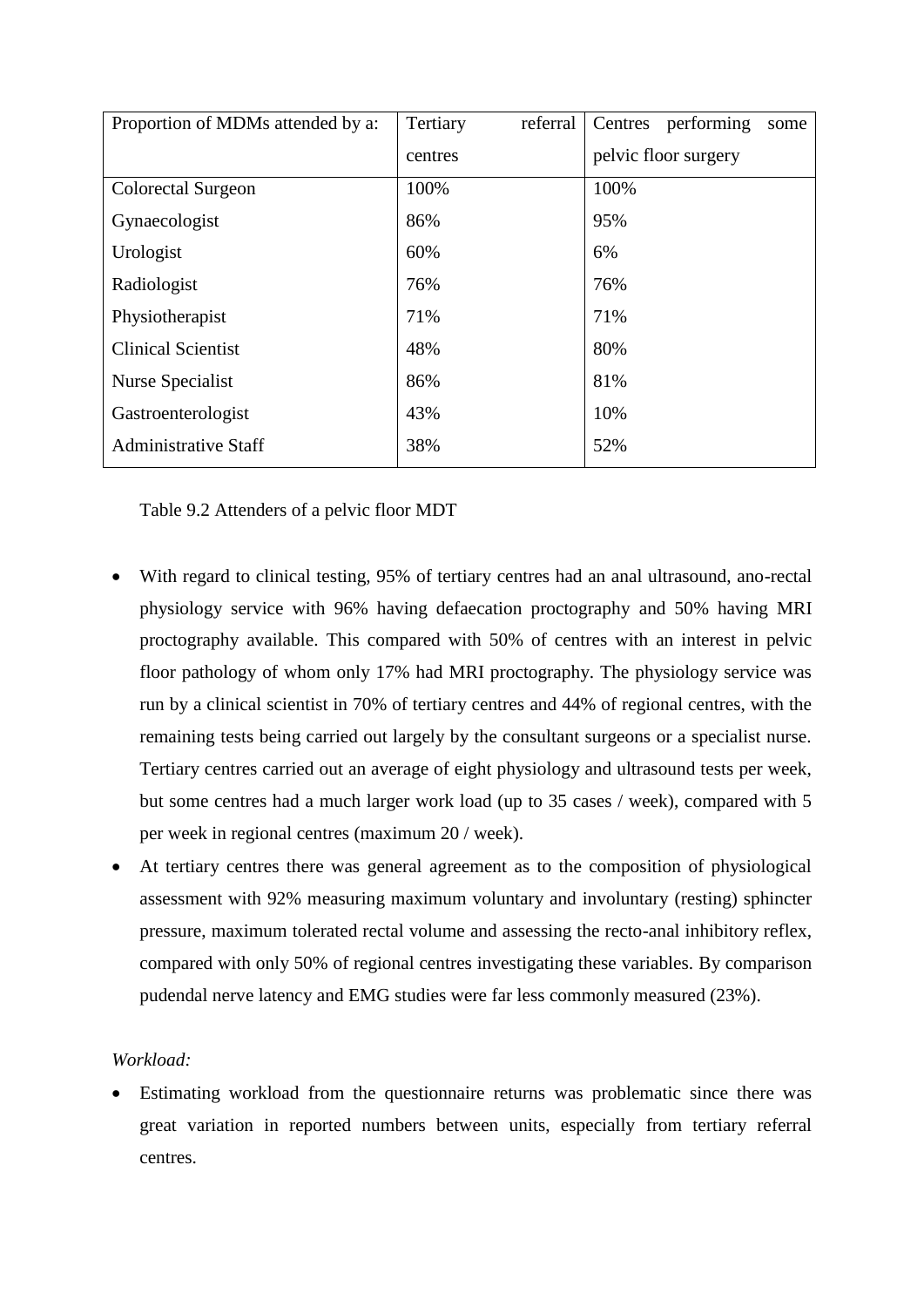• There was a median of 35 new cases / month referred to these centres with numbers in some centres reaching 185 cases / month, compared with 25 cases / month with a maximum of 245 cases / month for those regional centres with an interest in pelvic floor disorders.

# *Treatments:*

- Biofeedback was available in 88% of tertiary centres seeing a mean number of 130 patients per annum (maximum number seen 550) equally split between those with constipation and those with incontinence. This compares with 78% of regional centres, treating 33 patients / year (maximum 160). Rectal irrigation is offered in both centres equally (88%).
- Neuromodulation was available in the form of sacral nerve stimulation in 25 hospitals; 65% of tertiary centres and only 28% of regional centres, with similar numbers offering percutaneous tibial nerve stimulation. Where performed, neuromodulation with SNS was performed on similar numbers of patients between the two types of centre with a mean number of cases per annum of 30, with two thirds being for incontinence and one third for constipation.
- The mean and median number of surgeries performed in the centres per year is detailed in Table 9.3:

| Procedure              | Tertiary<br>Referral | Centres<br>performing   | Centres<br>with<br>no |
|------------------------|----------------------|-------------------------|-----------------------|
| Median<br>Mean,        | Centres              | pelvic<br>floor<br>some | pelvic floor interest |
| (Range)                |                      | work                    |                       |
| Perineal<br>procedure  | $8.25, 7(1-20)$      | $9.5, 8(1-25)$          | $9.9, 8(0-15)$        |
| for prolapse           |                      |                         |                       |
| Abdominal posterior    | $3.95, 2.5(0-18)$    | $2.8, 2(0-14)$          | $3.1, 2(0-15)$        |
| resection rectopexy    |                      |                         |                       |
| Mesh<br>Ventral        | $24.4, 20(0-84)$     | $12.26, 12(0-30)$       | $2.7, 3(0-6)$         |
| Rectopexy              |                      |                         |                       |
| Perineal<br>rectocoele | $9.45, 3(0-40)$      | $6.12, 4(0-36)$         | $2.5, 0(0-10)$        |
| repair                 |                      |                         |                       |
| Sphincter repair       | $3.98, 4(0-10)$      | 2.8, 1.5 $(0-10)$       | 1.4, 0 $(0-0)$        |
| <b>STARR</b>           | $1.5, 0(0-10)$       | 4.64, 0 $(0-27)$        | $\overline{0}$        |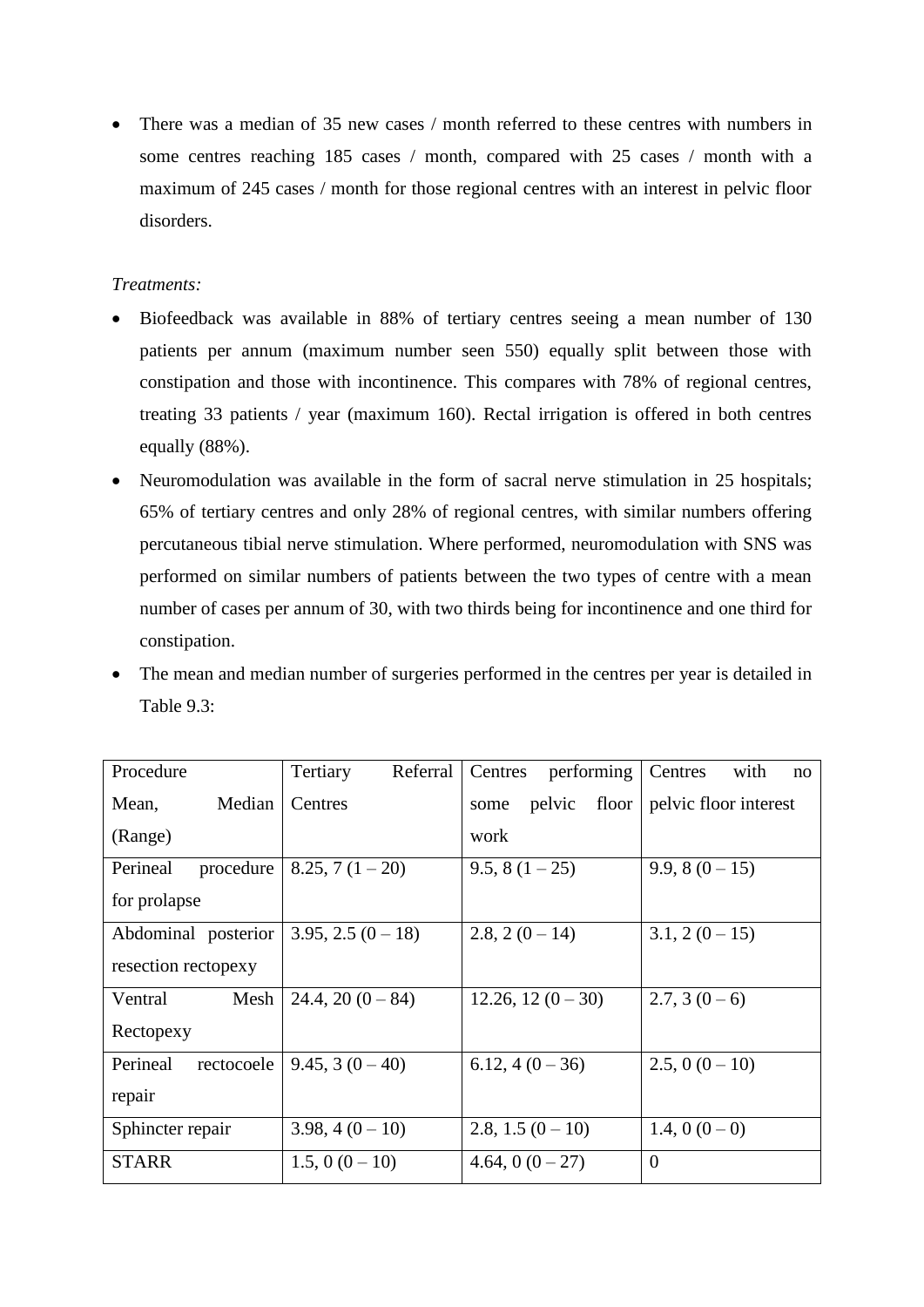| Open rectopexy | $2.05, 2(0-10)$ | $1.3, 0(0-15)$ | $1(0-$<br>1.6, 1 |
|----------------|-----------------|----------------|------------------|
|                |                 |                |                  |

Table 9.3 The number of surgeries performed in centres per year.

It is clear that complex abdominal pelvic procedures are largely carried out in the tertiary centres with half the number in regional centres. Perineal procedures for prolapse have generally been considered part of standard colorectal surgical practice and so as expected they are performed almost equally between the different types of institutions. There is some concern however that there are some cases of complex pelvic floor surgery being carried out in units with no pelvic floor interest and importantly no or limited access to an MDT process.

# *Training:*

 A total of fourteen hospital units offered pelvic floor research fellowships and six offered post CCT Fellowships.

# Overall Recommendations

The evidence detailed above allows the development of pelvic floor services in 3 key areas; the pelvic floor MDT (see also the MDT chapter), accreditation of units and the role of The Pelvic Floor Society. These factors and recommendations for structure and function are discussed in detail in appendix 1.